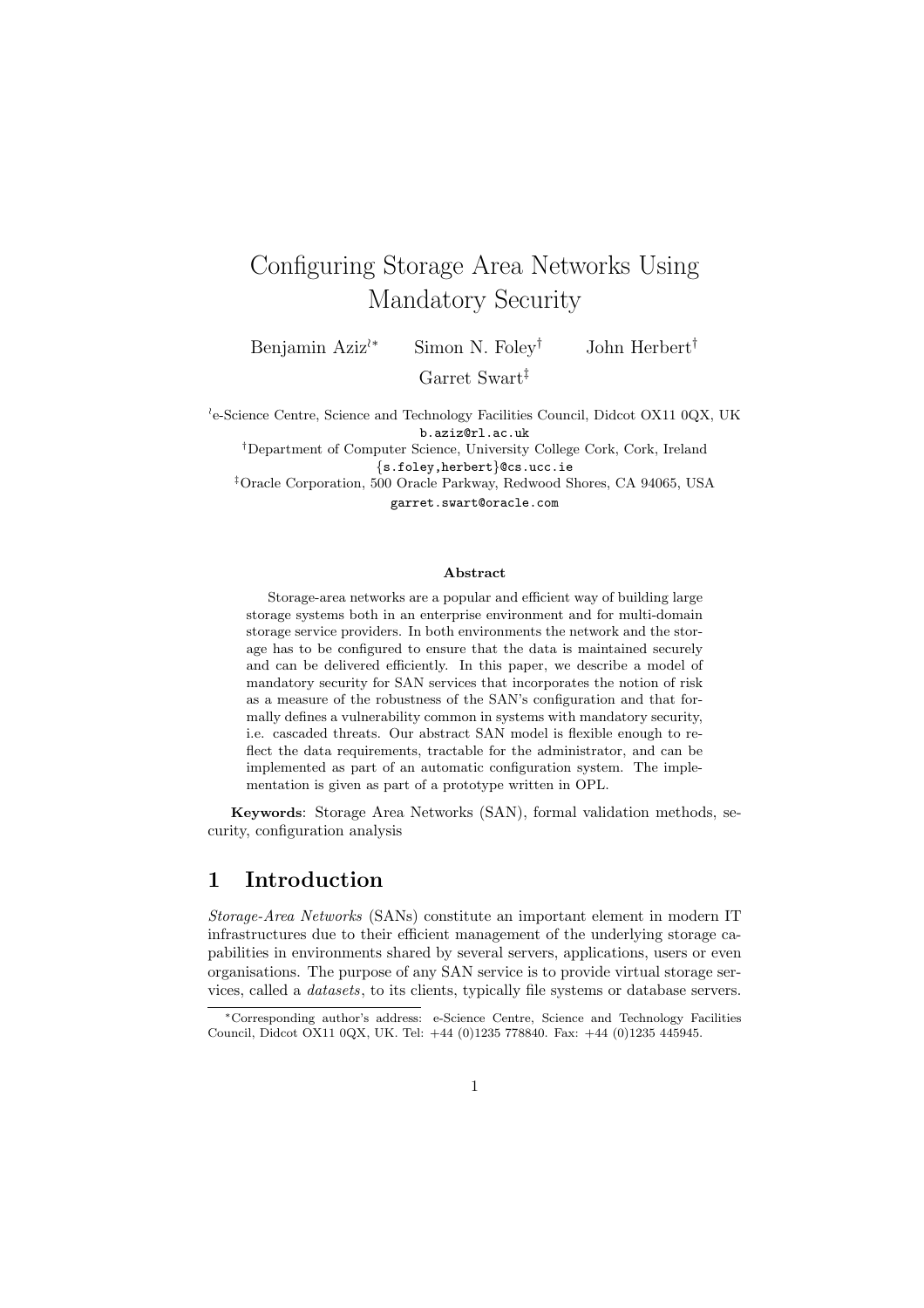Each dataset is constructed from physical disks but unlike a physical disk, which has a fixed set of properties that were set when the disk was designed, a dataset has a set of requirements that are specified when the dataset is created and these properties may change over the life of the dataset. These properties may include current capacity, availability in the face of component failures, reliability of the data stored on the dataset in the face of media failures, and any real time performance requirements. These requirements could be in excess of what is provided by a physical device, however, it is up to the administrators to configure the SAN with enough resources so that datasets meeting the requirements can be provisioned.

Like any other multi-user system, a SAN also has security requirements. These can include data privacy – protecting data from unauthorized readers, data integrity – protecting data from unauthorized updates, and additional privacy of the data traffic. One approach to data privacy is to encrypt the data before the application writes it to the dataset. This provides very good privacy but does not help with integrity or traffic analysis attacks. Another, more typical approach yielding all three security properties, is to secure the devices used to provide the SAN service. In an enterprise configuration, this is often done by a combination of security kernels in the SAN devices themselves, as well as firewalls that restrict access of the SAN service to those client machines authorised to use the service. In such an environment, both the firewall and the SAN's own internal security system must be breached before unauthorized access can take place.

The kind of security threat that we are concerned with in this paper is an attack by an authorized user of the SAN. It is more likely to take place in a large enterprise SAN environment that is shared by a wide range of organizations, or in a service provider that is providing storage services to many different (and possibly competing) customers. In such an environment, the administrator cannot use the firewall to prevent the attack because it is initiated from a valid user of the SAN that must be allowed to use the service. The administrator must rely on the configuration of the SAN's internal security mechanisms only to determine which datasets can be accessed, and which ones cannot.

Using a single SAN system for storing multiple datasets, accessed by many different authorized clients, means that the implementation of the SAN must be trusted to provide the correct semantics. This reliance on a single layer of software to provide data separation is a potential soft spot in the security of the system. One solution to this security problem, which we adopt in this paper, is to specify carefully the data separation requirements on devices making up the SAN. Once such requirements are specified, this will lead to a search for an acceptable SAN configuration that will maintain a low risk level associated with losing the privacy or integrity of the data being stored on the SAN.

In carrying out an attack, an authorized user attempts to 'copy' data from one dataset to another, in violation of the data-separation/security policy. The attack has consequence for both confidentiality (leaking of dataset) and integrity (unauthorized modification of dataset). The attack may be intentional, where the user deliberately attempts to violate the data-separation policy, or uninten-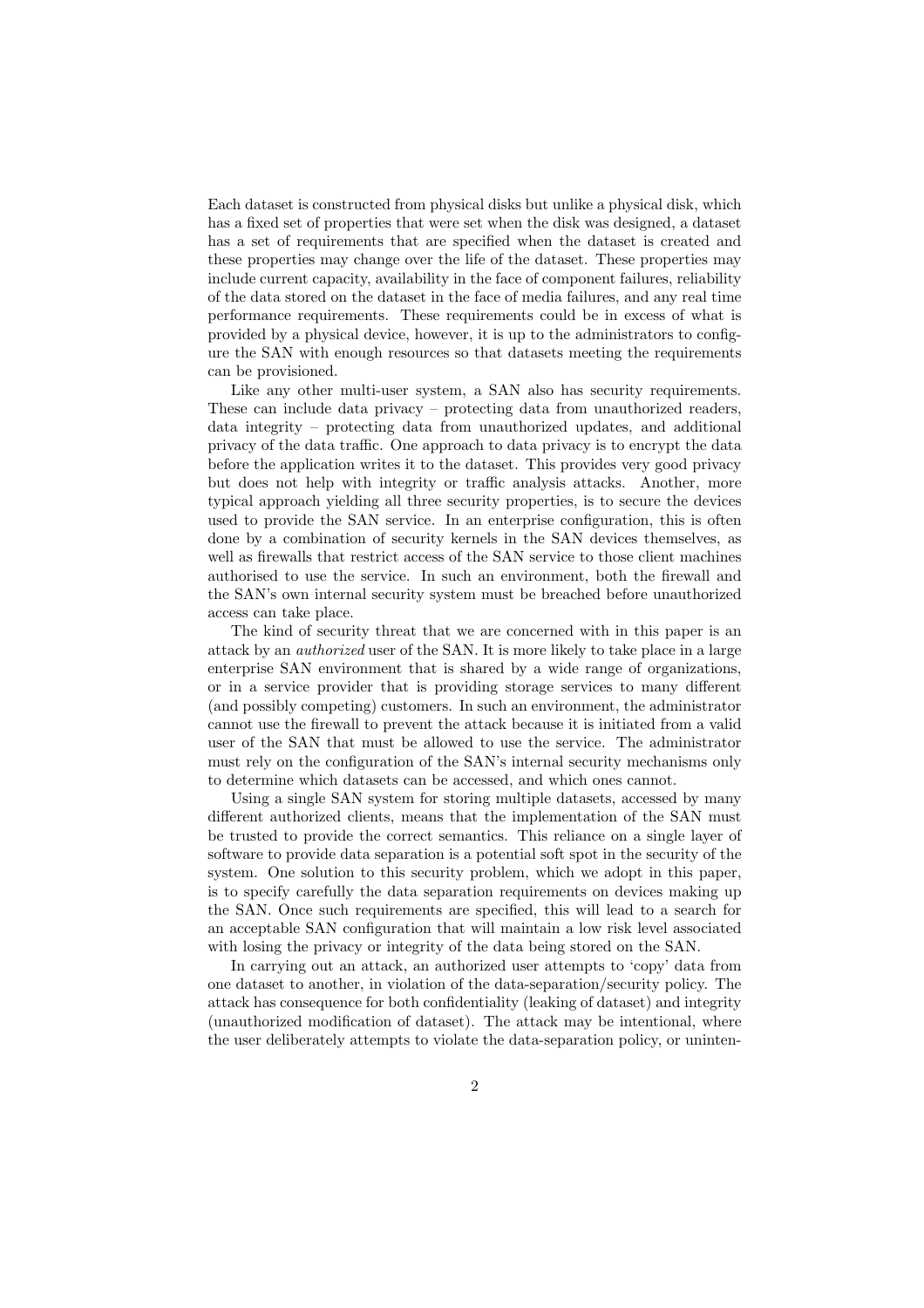tional, where the software that the user executes contains malicious code that attempts to violate the policy unknown to the user. This data-separation security policy is not unlike the requirements for a Chinese Wall security policy [5], and the model that we develop in this paper also provides a novel risk-based interpretation for Chinese Walls.

In this paper we do not consider how underlying security services for SANs might be implemented [14], rather, we take a modeling approach and provide an abstract definition of what is meant by (data-separation) security in a SAN. We are concerned with threats from insiders, and in particular, the primary contribution in this paper is the development of a framework that can be used to determine a secure configuration of a SAN. In addition, the configuration is chosen so as to be within an acceptable level of risk as specified by the security administrator.

The rest of the paper is structured as follows. In Section 2, we define a simple model of SANs. In Section 3, we define the notion of a secure SAN; essentially a SAN equipped with generalized form of mandatory security. In Section 4, we define a configuration analysis for our secure SANs that aims at minimising the risk level and in Section 5, we discuss the issue of cascaded vulnerabilities in secure SANs. In Section 6, we define our notion of an optimal configuration and in Section 7, we review an implementation of the configuration analysis in OPL and finally, in Section 8, we conclude the paper and discuss directions for future work.

# 2 Storage-Area Networks

According to the model of SANs defined in [20, 1], a SAN is composed from the following elements, as illustrated in Figure 1, where the terminal connectors express many-one and many-many relations among the different elements of the model. These elements are described in the following paragraphs.

Disks These are the physical storage units that may include tapes, hard disks, optical and solid state devices. We shall write the set of all disks as  $DISK =$  $\{disk, disk', \ldots\}.$ 

Disk Controllers Usually, disks are arranged into arrays which are connected to one or more controllers. Each controller has a direct access to its attached arrays and, in general, the controller will retain a few spare disks inside the array for use in the event of a failure. We refer to the set of disk controllers as  $CNTR = \{ctr,ctr',\ldots\}.$ 

Logical Volumes A controller usually builds one or more large virtual disks, which we call logical volumes, out of the physical storage units that it is connected to using RAID techniques [17]. For availability reasons, logical volumes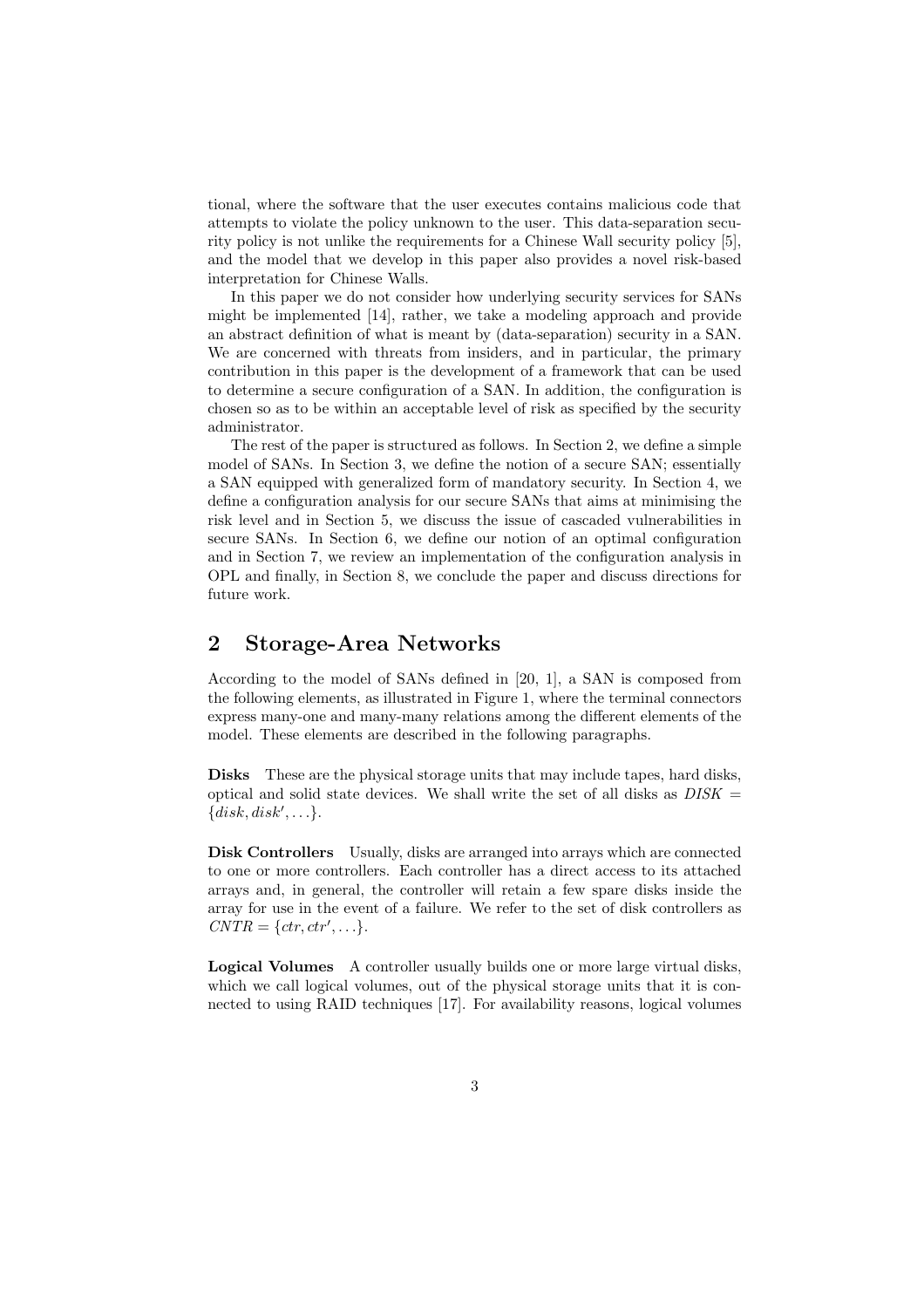

Figure 1: The Structure of a SAN.

are not typically tied to a single controller and the failure of the primary controller will trigger its back-up to controllers to start serving the logical volumes it was serving.

We define the set of logical volumes as  $LV = \{lv, lv', ...\}$ . Furthermore, we define the following two functions, which relate logical volumes to disks and controllers, respectively:

$$
partOf : DISK \to LV
$$
  
serves :  $CNTR \to \wp(LV)$ 

Hence,  $partOf(disk) = lw$  denotes that disk is part of the logical volume lv, and  $serves(ctr) = \{lv_1, \ldots,lv_n\}$  denotes that logical volumes  $lv_1, \ldots,lv_n$  are served by controller *ctr*.

 $\textbf{Datasets}^1$  In our simplified model, a dataset is a collection of related data files that are accessed by applications as a unit. Controllers implement the datasets by constructing RAID-based logical volumes with the appropriate properties out of a set of identical physical disks and then partitioning them to datasets of the appropriate size. Examples of datasets include the set of web files comprising a website, the set of files holding a database and a user's email files. We write the set of datasets as  $DATASET = \{data, data', ...\}$ .

The following function relates datasets to logical volumes:

 $storedOn : DATASET \rightarrow LV$ 

<sup>&</sup>lt;sup>1</sup>In SANS, these are more specifically called Logical Units or LUNs.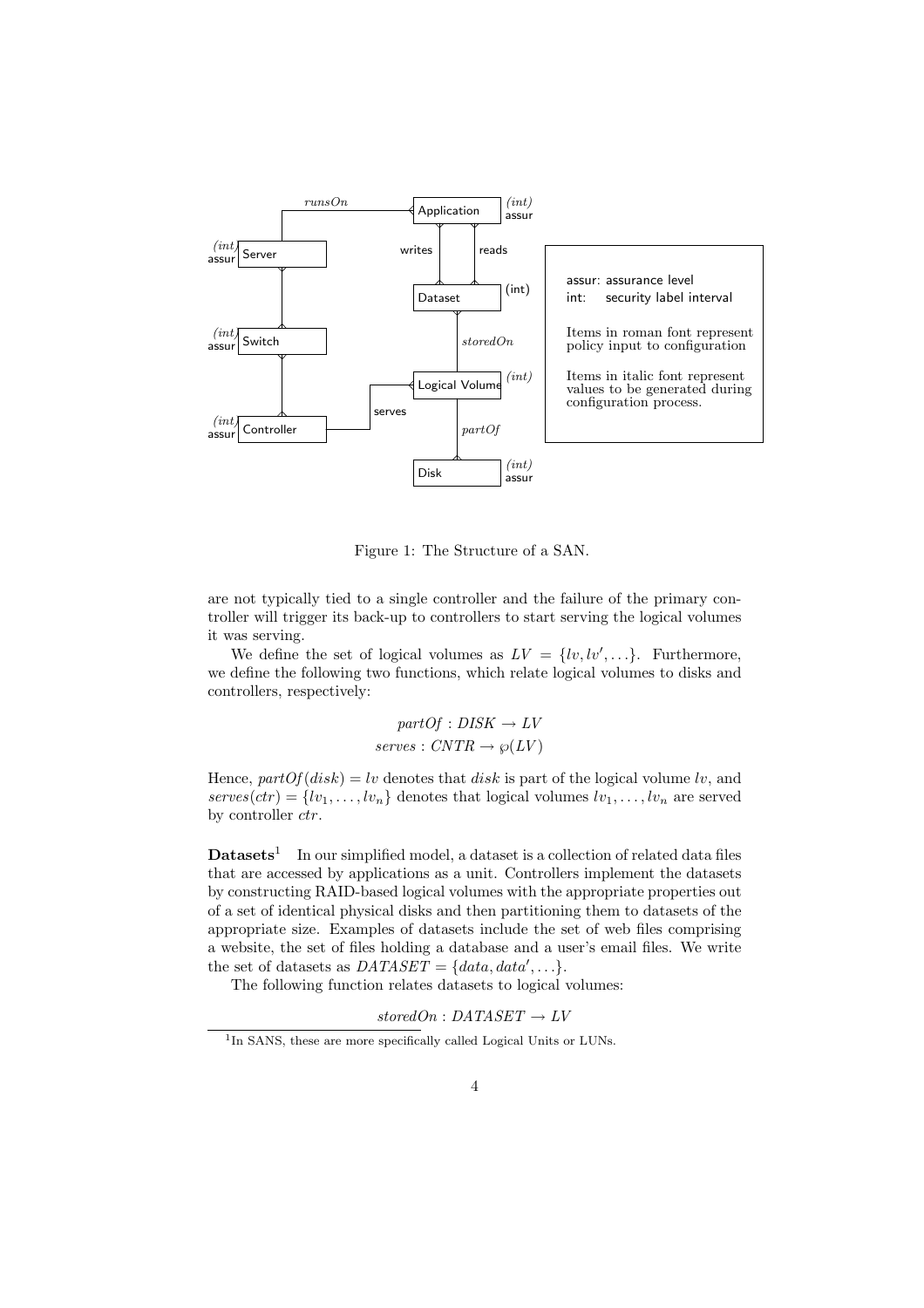such that stored $On(data) = lw$  signifies the fact that the dataset, data, is stored on the logical unit, lv.

Applications, Streams, and Servers Applications, which constitute a set,  $APP = \{app, app', \ldots\},$  are active entities that read and write information stored in one or more datasets. In effect, datasets are regarded as virtual disks that are accessed by applications using streams. A stream is regarded as a triple:

$$
(app, op, data) \in STREAM
$$

where an application, app, accesses some dataset, data, using operation, op  $\subseteq$  ${R, W}$ , which is a subset of the Read and Write capabilities.

At any one time, an application runs on a particular *application server*, which may be running more than one application. We write the set of application servers as  $SERVER = \{srv, srv', \ldots\}$ , and we define the following function, relating applications to their application servers:

$$
runsOn: APP \rightarrow SERVER
$$

such that  $runsOn(ap) = srv$  expresses the fact that application, app, is currently running on the application server, srv.

Switches SAN switches, much like switches in a Local Area Network (LAN), are used to connect the components of a SAN (i.e. its controllers, other switches and application servers) and to connect a SAN to a set of LANs. For a SAN application to be able to access a SAN, the application must either be connected to the LAN which is connected to the SAN, or must be directly connected to the SAN via a network controller specific to the SAN fabric being used.

Assuming that  $DEVICE = CNTR \cup SWITCH \cup SERVER$  is the set of devices of a SAN, ranged over by  $dev, dev', \ldots$ , then we can define the following function:

$$
connects: SWITCH \rightarrow \wp(DEVICE)
$$

such that  $connect(swt) = \{dev_1, \ldots, dev_n\}$  denotes the fact that swt currently connects the devices,  $dev_1, \ldots, dev_n$ . It is also possible to refer to the transitive closure of *connects* as *connects*<sup>\*</sup>.

# 3 A Mandatory Security Model

In this section we propose a basic mandatory security model that will be used later to characterize security in SANs. The model builds on and extends the label-based model of Multilevel Security with partially trusted subjects [4, 2, 7]. It has been shown that a wide variety of application security policies can be encoded in terms of label-based policies [10].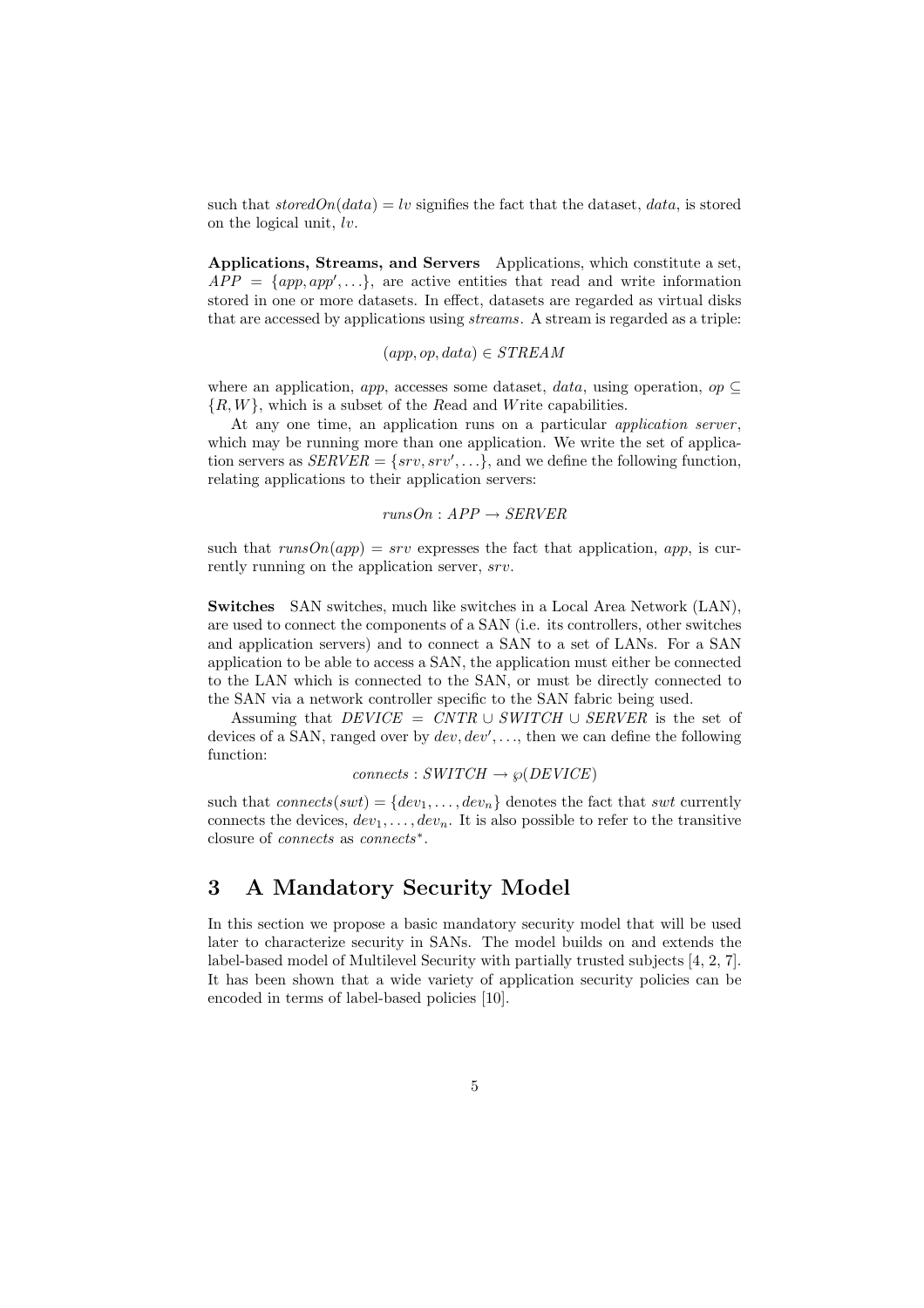#### 3.1 Label-based Security Policies

A label-based security policy is a lattice of security labels (classifications), SC, with partial ordering,  $\leq$ , and the least-upper and greatest-lower bound operators, ⊔,⊓, respectively. An example is the multilevel security policy with labels,  $SC = \{unclassified, secret, topsecret\}.$  In this paper, we shall adopt the lattice resulting from the powerset of the set of all organisation names ordered by subset inclusion with the empty set and the full set being the bottom and top elements, respectively. More formally, assume that  $ORG = \{org_1, org_2, \ldots\}$  is the set of organisations,  $\wp(ORG)$  is the powerset of ORG, then our security lattice is defined in the standard manner as:

$$
(\wp(ORG), \subseteq, \cap, \cup, \emptyset, \text{ORG})
$$

Hence,  $\forall x, y \in SC : x \leq y \Leftrightarrow x \subseteq y$ . Intuitively, this means that label y is more important than label  $x$  if the set of organisations associated to  $y$  is a superset of that associated to x. This association could have different semantics depending on the type of entities x and y are being used to label. In what follows, we are interested mainly in read/write semantics.

Let *ENTITIES* represent the set of all components that can source and/or sink information (disks, controllers, applications, etc.). Every entity, e, is bound to an interval of the policy lattice, where  $int(e) = (x, y) \in SC \times SC$ , and  $x \leq y$ , is interpreted to mean that entity e may sink information at class y or lower and may source information at class x or higher. We also write  $int(e)$  $[int_{\perp}(e), int_{\top}(e)].$ 

If entity e is a subject (in the traditional sense) then  $int(e) = [x, y]$  corresponds to a partially trusted subject that may view/read information at class y and lower (vmax) and may write may write/alter information at class  $x$  and higher (amin). Conventional objects may be interpreted within this model as entities that are bound to an interval  $[x, x]$  with a single level. Informally,  $int(e) = [x, y]$  means that an entity, e, can be trusted to properly manage multilevel information within the security interval,  $[x, y]$ .

Within this model, the definition of a secure system is simply a generalization of the Bell-La Padula axioms (the simple security condition and star property). A system is secure if for all entities, A and B, such that information can flow from A to B then  $int_{\perp}(A) \leq int_{\top}(B)$  holds. Other possible properties such as the integrity property can also be modeled using, for example, the Biba integrity axioms (where the flow of information is dictated by  $int<sub>⊤</sub>(B) < int<sub>⊥</sub>(A)$ ). In this paper, we shall only deal with the Bell-La Padula axioms.

EXAMPLE 1 A SAN is to be configured to manage  $IBM$ ,  $HP$  and  $Exxon$  information. The powerset lattice resulting from the set  $\{IBM, HP, Exxon\}$  is shown in Figure 2. According to our labeling policy, an application server that is being used to securely process IBM and Exxon data will be assigned the security interval  $\{\}, \{IBM, Exxon\}$  and a dataset belonging to IBM will have the security interval  $\{IBM\}, \{IBM\}$ .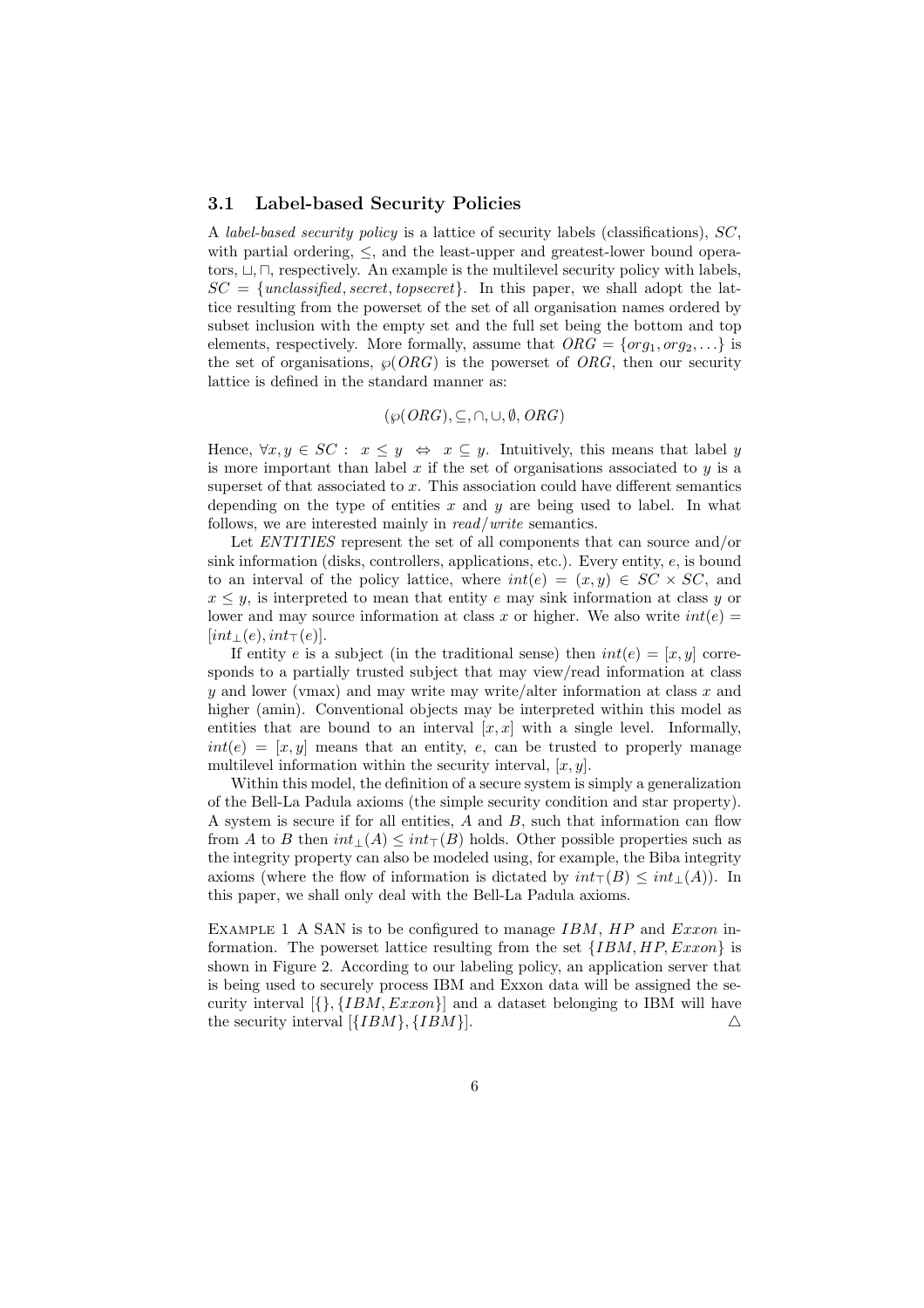

Figure 2: The powerset lattice of  ${IBM, HP, Exxon}$ .

In a MAC model subjects do not necessarily correspond to users. For example, a subject might be a process that is created and/or owned by a user. In our model, a user is cleared to an interval and may create/own a subject with an interval that is a subset of the user's clearance. Thus, a user that is cleared to interval  $[\{Exxon\}, \{IBM.Exxon\}]$  might create processes A and B with classification intervals [{Exxon}, {Exxon}] and [{Exxon,IBM}, {IBM,Exxon}], to process Exxon information and aggregates of Exxon and IBM information (and process  $A$  may send data to  $B$ , but not vice-versa). Thus, while the user is permitted to read IBM data, the user is not permitted to write IBM-only information. A wide variety of MAC policies can be enforced with these simple policies and the reader is referred to [10] for further examples.

#### 3.2 Assurance Levels

An assurance level expresses the level of confidence in the capability of an entity to properly meet its security requirements. An assurance policy is a lattice of assurance levels, A, with partial ordering,  $\leq$ . The assurance of a device may depend on the complexity of the device's function, the amount of testing that has been applied to the device, the frequency of use, and the development methodology that has been used. Traditionally, assurance ratings are given as a total ordering, for example,  $A1 > B3 > B2 > B1 > ...$  is the assurance ratings from [21]. In this paper, following [11], we generalize this to a lattice structure as it allows for incomparable assurance levels. Every entity, e, has an associated assurance rating,  $assur(e) \in A$ . An off-the-shelf physical disk might have a low assurance rating; a multilevel secure application system that has been formally evaluated might have a high assurance rating, while a less formally developed embedded device with very limited functionality might also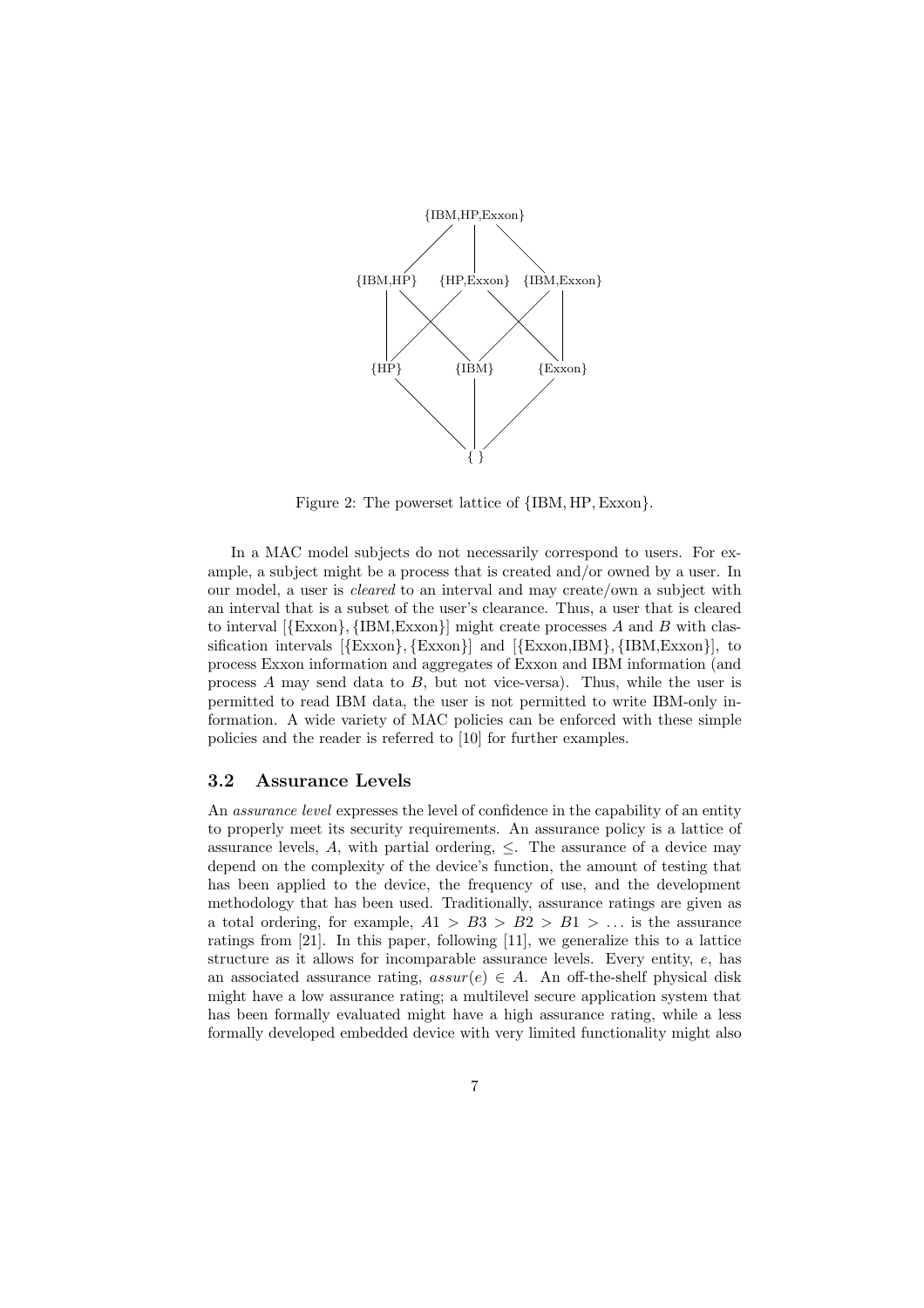have a high assurance rating.

#### 3.3 Risk Functions

The relationship between assurance levels and security intervals can provide an indication of how much an entity should be relied upon. A low-assurance off-the-shelf physical disk configured with security interval  $\{IBM\}$ ,  $\{IBM\}$ can be relied upon to manage single-level IBM data. However, the same disk should not be configured with an interval  $[\{IBM\}, \{IBM, HP\}]$  as there is not sufficient assurance that it will reliably manage/separate the data between these competing organizations. On the other hand, a disk configured with the interval  $\{\}, \{IBM, Exxon\}$  is sufficient to manage/separate the non-competing IBM and Exxon data.

We use a *risk function* to encode the relationship between assurance levels and security intervals. Given an entity,  $e$ , with assurance level,  $a$ , and a security interval,  $[x, y]$ , then the risk that the entity can be compromised is defined as  $risk([x, y], a, e) \in \mathbb{N}$  along with the standard "+" operator to aggregate risk values and the "<" operator to compare them.

It would be interesting in the future to develop algorithms that would compute the risk level of an entity, given its assurance level and security interval. An early approach that adopted the notion of risk was introduced in the "Red Book" [21] and the "Yellow Book" [6], which also discussed the issue of what constitutes acceptable risk levels when evaluating the security of computing systems.

Note that our choice of natural numbers as a quantification of risk is arbitrary, however this choice is simple and useful. Other choices (other algebras) could have been equally valid, however, the exploration of these is outside the scope of the paper.

Example 2 Consider the security policy from the previous example and an assurance lattice,  $l_0 \leq hi$ . There is a low security risk to using an off-the-shelf disk, *disk*, for *single* level data:

$$
risk([{IBM}, {IBM}], {lo}, disk) = risk([{HP}, {HP}], {lo}, disk)
$$
  
= risk([{Exxon}, {Exxon}], {lo}, disk)  
= risk([{HP}, IBM}, {HP}, IBM], {lo}, disk)  
= 1

There is a high security risk when using the same disk to manage/store multilevel data from competing organizations:

$$
risk([\{\}, \{IBM,HP\}], lo, disk) = risk([\{\}, \{IBM, HP, Exxon\}], lo, disk)
$$
  
= 40

However, there is less of a risk using the off-the-shelf disk to store multilevel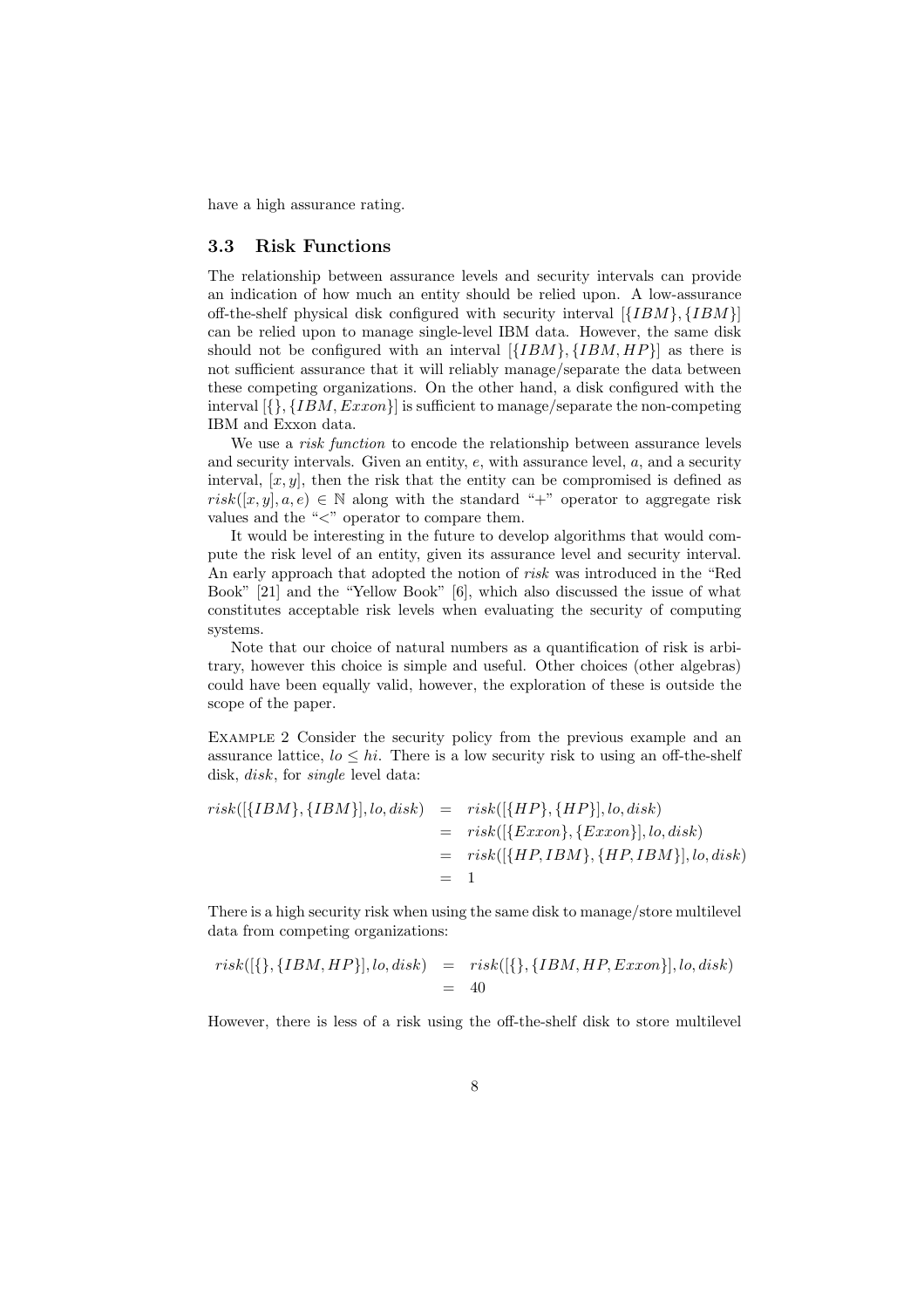data from non-competing organizations:

$$
risk([\{\}, \{IBM, Exxon\}], lo, disk) = risk([\{\}, \{HP, Exxon\}], lo, disk)
$$
  
= 10

If we assume that a specialized high assurance disk,  $disk'$ , will properly manage/partition data at different security classifications, then there is less risk when using this disk to manage data from competing organizations:

$$
risk([\{\}, \{IBM,HP\}], hi, disk') = risk([\{\}, \{IBM, HP, Exxon\}], hi, disk')= 10
$$

 $\triangle$ 

In providing a relationship between assurance levels and security intervals, the risk function provides a novel approach to characterizing aggregation problems. This contrasts with the lattice based strategies for Chinese Walls that are described in  $[9, 16, 19]$  which can be thought of as defining a  $((\text{un})$  acceptable aggregation) binary risk relation.

# 4 Configuring Secure SANs

A secure SAN is a SAN extended with the mandatory security Model defined in the previous section. In the context of our security model, configuring a SAN means searching for a configuration of the SAN devices that meets the specified security policy, the applications' data requirements and any service level agreement (SLA) that may have been agreed with the customers of the data, and that has the least amount of risk possible.

More precisely, before the configuration process can commence we require:

- The security policy, that is, the lattice of security classes,  $SC$ , and the risk function, risk,
- the application requirements, that is, the security intervals of all datasets,  $int(data)$ , and the set of streams that relate each application to the datasets that it reads and writes.
- a set of risk limitations in the form of a security class and a maximum risk threshold. These limitations correspond to a customer requirements for an upper bound on the risk in storing one a particular security point class.
- the device specifications, that is, the set of servers, controllers, switches and disks that the SAN is to be configured from. For each such device,  $e$ , we need its assurance level,  $assur(e)$ .

Solving the configuration problem will result in finding values for the *partOf*. serves, storedOn, runsOn and connects functions that define a particular instance of a SAN system.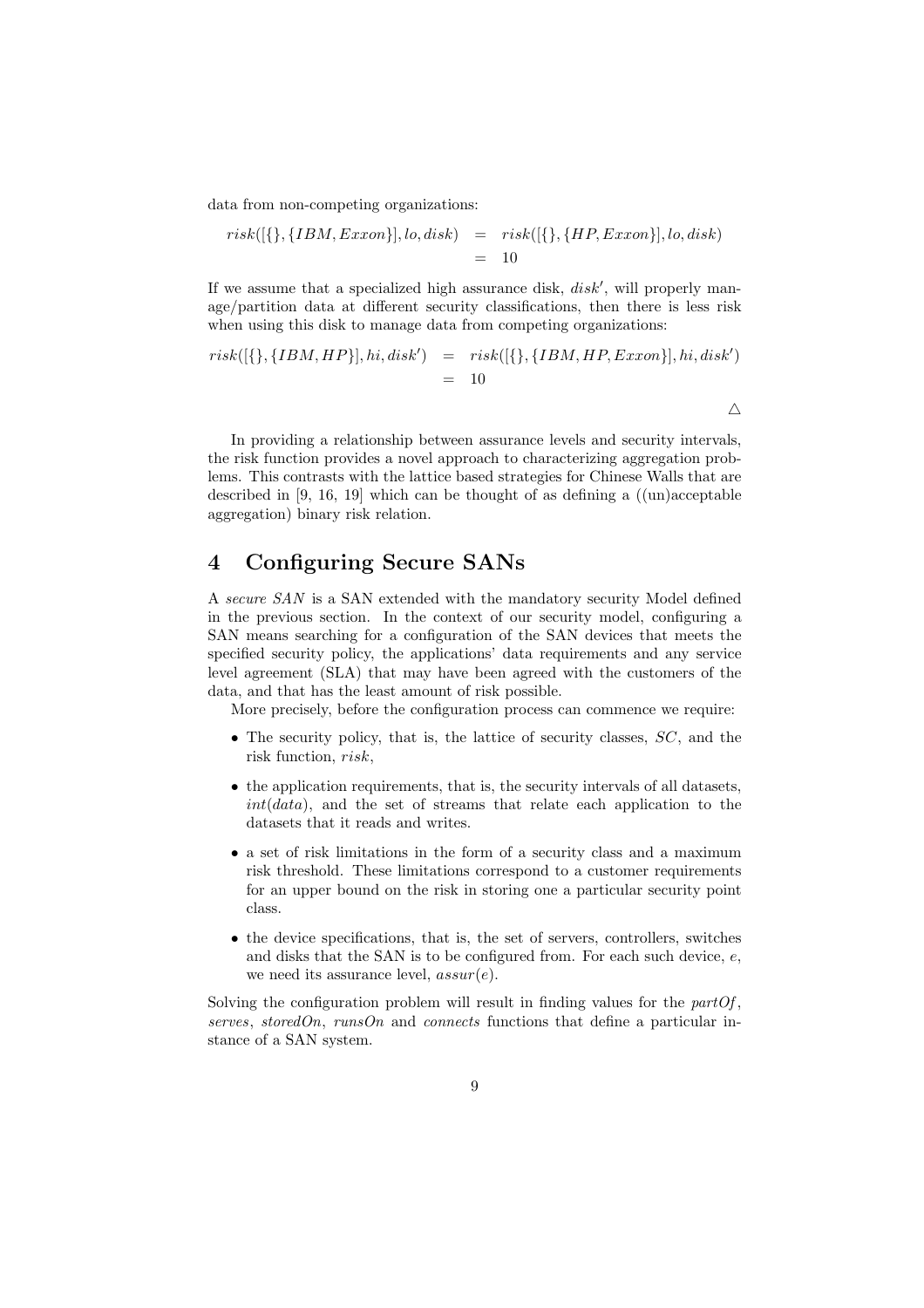#### 4.1 Defining Security Intervals

A dataset, data, is initially assigned a point interval,  $int(data) = [x, x]$ , representing the sensitivity of that dataset. This is a reasonable assumption since datasets are passive entities that can only be manipulated and will never themselves manipulate other datasets. Using the point intervals of a set of datasets, it is possible to compute the interval of an application that will access those datasets through streams, using the lattice meet, ⊓, and join, ⊔, operations:

 $int(app) = [(\sqcap set_{\perp}), (\sqcup set_{\top})]$ where,  $set_{\perp} = \{int_{\perp}(data) | (app, op, data) \in STREAM \land op = W\}$  $set_{\top} = \{int_{\top} (data') | (app, op, data') \in STREAM \land op = R\}$ 

Now, for a particular setting of the *storedOn* function, we can define the security intervals of the logical volumes:

$$
int(lv) = [(\sqcap set_{\perp}), (\sqcup set_{\top})]
$$
  
where,  

$$
set_{\perp} = \{int_{\perp} (data) | data \in DATASET \land storedOn(data) = lv \}
$$
  

$$
set_{\top} = \{int_{\top} (data) | data \in DATASET \land storedOn(data) = lv \}
$$

From the security intervals of logical volumes and given a particular definition of the serves function, we can define the security intervals of controllers:

 $int (ctr) = [(\square set_+), (\square set_{\top})]$ where,  $set_{\perp} = \{int_{\perp}(lv) |lv \in LV \wedge lv \in serves(ctr)\}$  $set_{\top} = \{int_{\top} (lv) | l v \in LV \land l v \in serves(ctr) \}$ 

Similarly, security intervals of disks may be defined based on the security intervals of the logical volumes and a definition of the partOf function:

 $int(disk) = int(partOf(disk))$ 

On the other hand, the security interval of an application server is defined based on the security intervals of its applications running and a definition of the runsOn function:

$$
int(srv) = [(\sqcap set_{\perp}), (\sqcup set_{\top})]
$$
  
where,  

$$
set_{\perp} = \{int_{\perp}(app) | app \in APP \land runsOn(app) = srv\}
$$
  

$$
set_{\top} = \{int_{\top}(app) | app \in APP \land runsOn(app) = srv\}
$$

Finally, intervals of switches are computed from intervals of the devices they connect (i.e. other switches, controllers, disks and application servers), given a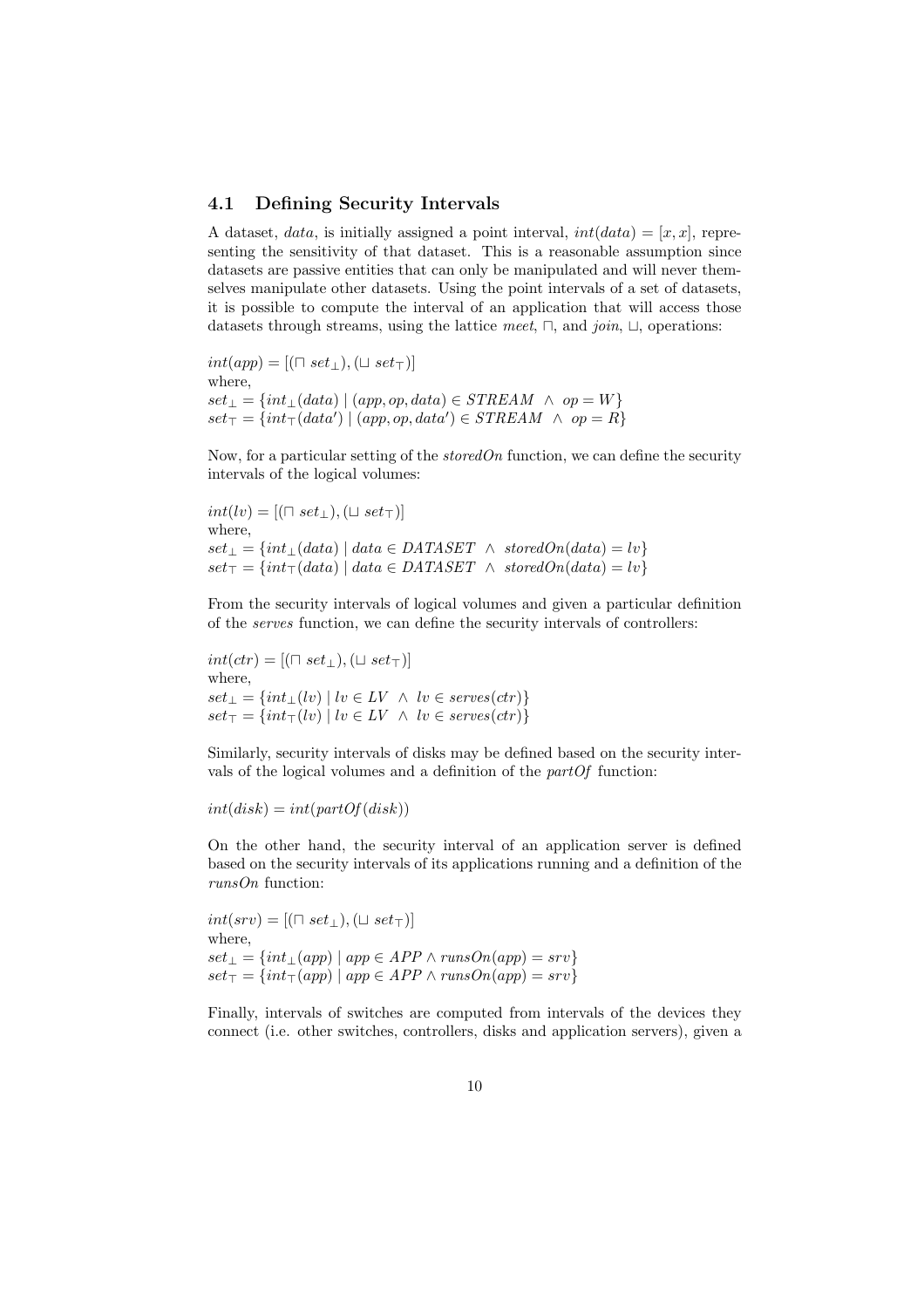definition of the connects function:

 $int(swt) = [(\sqcap set_{\perp}), (\sqcup set_{\top})]$ where,  $set_{\perp} = \mu \, swt'.$  $({\lbrace int_{\perp}(srv) \mid src \in SERVER \land src \in connects(swt)} \cup$  $\{int_{\lceil} (ctr) \rceil \, src \in \text{CNTR} \land \text{ctr} \in \text{connect}(swt) \} \cup$  $\{int_{\perp}(swt') | swt' \in SWITCH \wedge swt' \in connects(swt)\})$  $set_{\tau} = \mu \, swt'.$  $({\lbrace int_\top(srv) \mid src \in SERNER \land src \in connects(swt) \rbrace \cup$  $\{int_{\top}(ctr) | str \in CNTR \wedge cr \in connects(swt)\} \cup$  $\{int_{\top}(swt') | swt' \in SWITCH \wedge swt' \in connects(swt)\})$ 

The usage of the least-fixed point operator,  $\mu$ , is required since the definition of connects is recursive.

Example 3 Given the following dataset intervals:

```
int(data_1) = [{IBM, Exxon, foo}, {IBM, Exxon, foo}]int(data_2) = [{IBM,foo}, {IBM,foo}]int(data_3) = [{foo}, {foo}],
```
and an application, app, using the following streams

 $(app, {R}, data_1)$  $(app, {R, W}, data_2)$  $(app, \{W\}, data_3),$ 

then then if app is classified with the interval,  $[\{foo\}, \{IBM, Exxon, foo\}],$  it can handle the above data using the streams indicated.  $\triangle$ 

# 5 Cascade Vulnerabilities

Cascade vulnerabilities were first identified in [21] in networks of systems with multilevel security classifications and assurance levels. In such systems, the problem arises in scenarios similar to that shown in Figure 3.

Given the ordering on security classifications,  $C \leq S \leq TS$ , and ordering,  $B1 \leq B2 \leq B3$ , on levels of assurance, then this system exhibits a case of the cascade vulnerability problem arising from the fact that an attacker classified at security level, C, and possessing the capabilities to break assurance level, B2 (and below), can attack and break Sys.A and Sys.C. As a result, the attacker can go through the following scenario: First, it downgrades information labeled TS on Sys.A to level S. Second, it communicates this information to  $Sys.C.$ Finally, it downgrades the information to level  $C$ , which is the level of the attacker itself, i.e. it can read the information perfectly legally now. This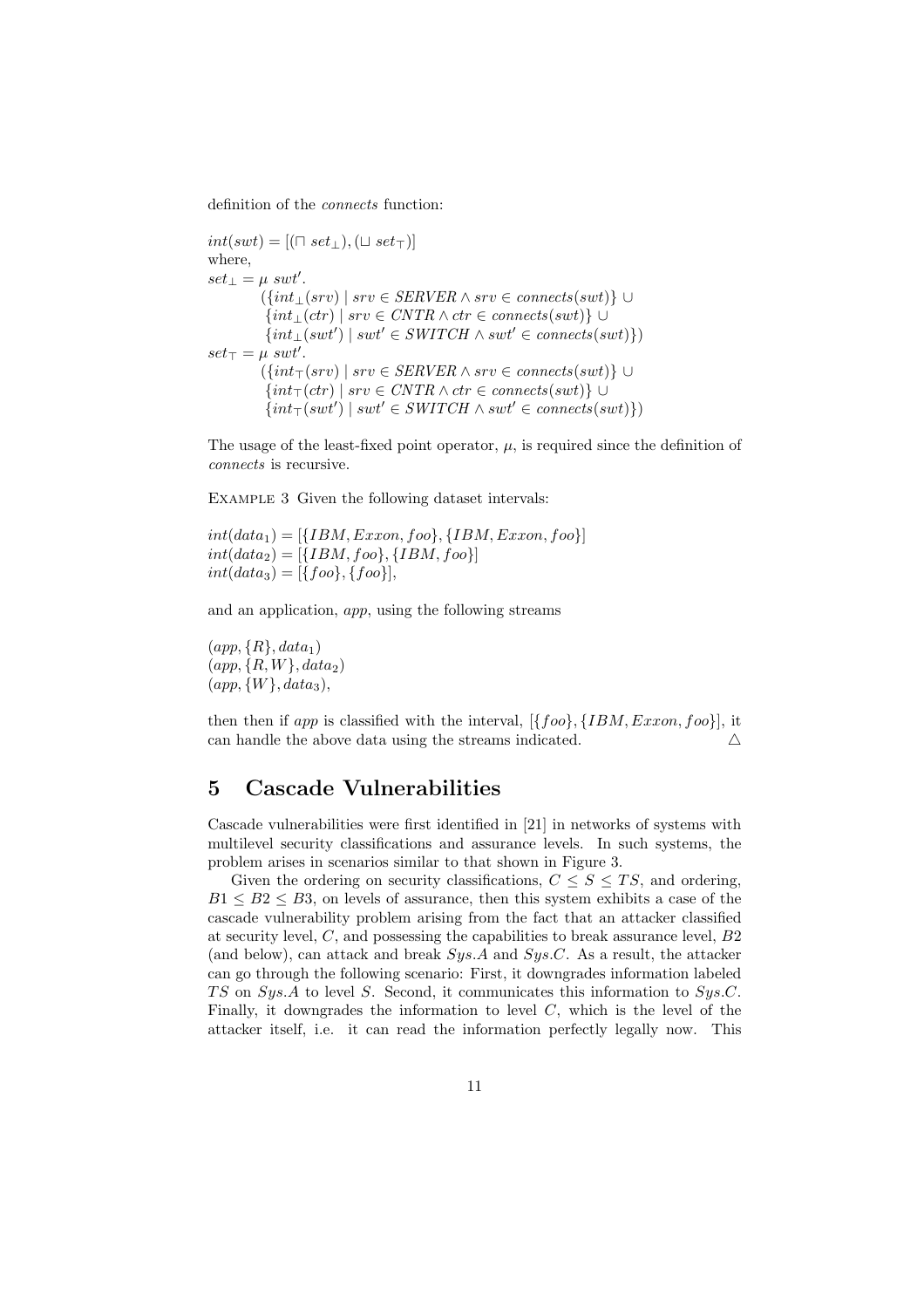

Figure 3: The Cascade Vulnerability Problem.

scenario reflects a vulnerability, which undermines the assurance requirement stating that for information to be down-classified from  $TS$  to  $C$ , an attacker needs to be able to have capability at level B3 or higher.

Cascade vulnerability attacks are possible in any network model with security and assurance classifications. In the following sections, we present an analysis of the vulnerability in our model of secure SANs.

### 5.1 Introductory Definitions

First, we need to clarify what we mean by a network.

**Definition 5.1 (Network)** Assuming a set of nodes,  $\mathcal{N} = \{n_1, n_2, \ldots\}$ , a set of edges,  $\mathcal{E} = \{(n, n', [x, x]), ...\}$ , where only data classified at security level,  $[x, x]^2$  (or lower), is allowed to flow from n to n', then a network is defined as the following quadruple:

 $(N, \mathcal{E}, int, assur)$ 

Where  $int: \mathcal{N} \to (SC \times SC)$  and assur :  $\mathcal{N} \to A$  are the usual mappings from nodes to their security intervals and to their assurance levels, respectively.

A network then contains nodes, edges and security and assurance classification mappings. In a certain sense, a network is a directed graph with the extra information of assurance and security level mappings. Based on this definition of a network, we define a chain as follows.

**Definition 5.2 (Chain)** Given a network,  $(N, \mathcal{E}, int, assur)$ , then a chain is defined as any list of nodes,  $[n_1, \ldots, n_m]$ , which satisfies the property:

$$
\forall n_i, n_{i+1} \in [n_1, \dots, n_m], \exists [x, x] \in SC \times SC : (n_i, n_{i+1}, [x, x]) \in \mathcal{E}
$$

Hence, in Figure 3, we have that  $[Sys. B, Sys. A, Sys. D, Sys. C]$  is a chain, and so is  $[Sys.D, Sys.C]$ . Furthermore, a bad chain is a chain that can be compromised by some attacker.

 $2$ We follow the convention adopted in Section 4.1 that data have point security intervals.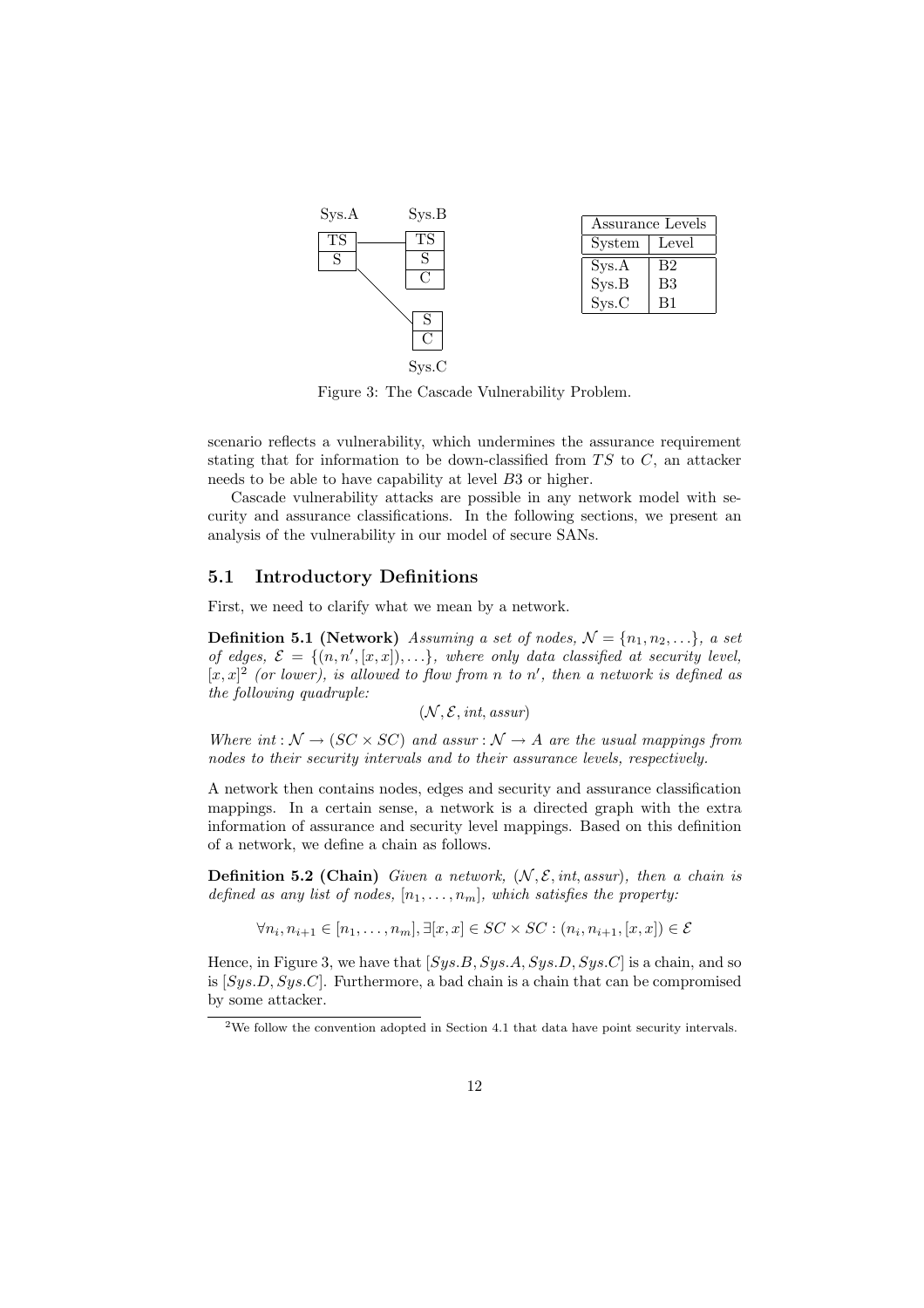Definition 5.3 (Bad Chain) Given an attacker, I, with a capability to break a maximum assurance level,  $a_I \in A$ , then we say that a chain,  $[n_1, \ldots, n_m]$ , is a bad chain with respect to I, if the following is true:

$$
\forall n \in [n_1, \ldots, n_m] : \text{assur}(n) \leq a_I
$$

This implies that every element in the chain can be broken by  $I$ . Using these definitions, we can now define a cascade vulnerability formally as follows.

Definition 5.4 (Cascade Vulnerability) We say that an attacker, I, with security level,  $int(I) \in SC \times SC$ , and capability,  $a_I \in A$ , poses a cascaded threat using a bad chain,  $[n_1, \ldots, n_m]$ , to data classified at level  $[x, x] \in SC \times SC$  on some node,  $n \notin [n_1, \ldots, n_m]$ , if the following condition holds true:

 $\exists n_i, n_j \in [n_1, \ldots, n_m] : (n, n_i, [x, x]) \in \mathcal{E} \land int_{\top}(I) \geq int_{\perp}(n_j)$ 

The condition in Definition 5.4 highlights the role of two important nodes in a bad chain: the first,  $n_i$ , which is linked at security level,  $[x, x]$ , with the victim node, n, acts as an indirect leakage point since data classified at  $[x, x]$  can legally pass from *n* to  $n_i$ . The second node,  $n_j$ , acts as a direct point of leakage of data to the attacker since the latter can legally read any data  $n_j$  is allowed to write. This is true because the attacker has a read-level of  $int_{\mathcal{T}}(I)$ , which is more than or equal to the write-level,  $int_{\perp}(n_i)$ . In other words, a cascade vulnerability arises whenever an attacker becomes capable of manipulating a bad chain to obtain sensitive data from a node, which has some sort of connection to the bad chain, and then downgrade and read the sensitive data.

In the following sections, we give concrete examples of the cascade vulnerability problem in the cases of networks of logical volumes and networks of application servers.

#### 5.2 Networks of Logical Volumes

Using the model of SANs as defined in Section 2, we define a network of logical volumes as follows.

Definition 5.5 (Network of Logical Volumes) Given some definition of the function, storedOn : DATASET  $\rightarrow LV$ , and a set of streams, STREAM, then we can define a network of logical volumes as follows:

 $(\mathcal{N} = \{lv_1, \ldots, lv_m\},\)$  $\mathcal{E} = \{ (lv_i, lv_j, [x, x]) \mid lv_i, lv_j \in \{lv_1, \ldots, lw_m\} \wedge$  $\exists (app, R, data_i), (app, W, data_j) \in STREAM \wedge$ stored $On(data_i) = iv_i \wedge storedOn(data_i) = iv_i \wedge$  $[x, x] = int(data_i)$ ,  $int: \{lv_1, \ldots, lv_m\} \rightarrow (SC \times SC),$  $assur: \{lv_1, \ldots, lv_m\} \rightarrow A)$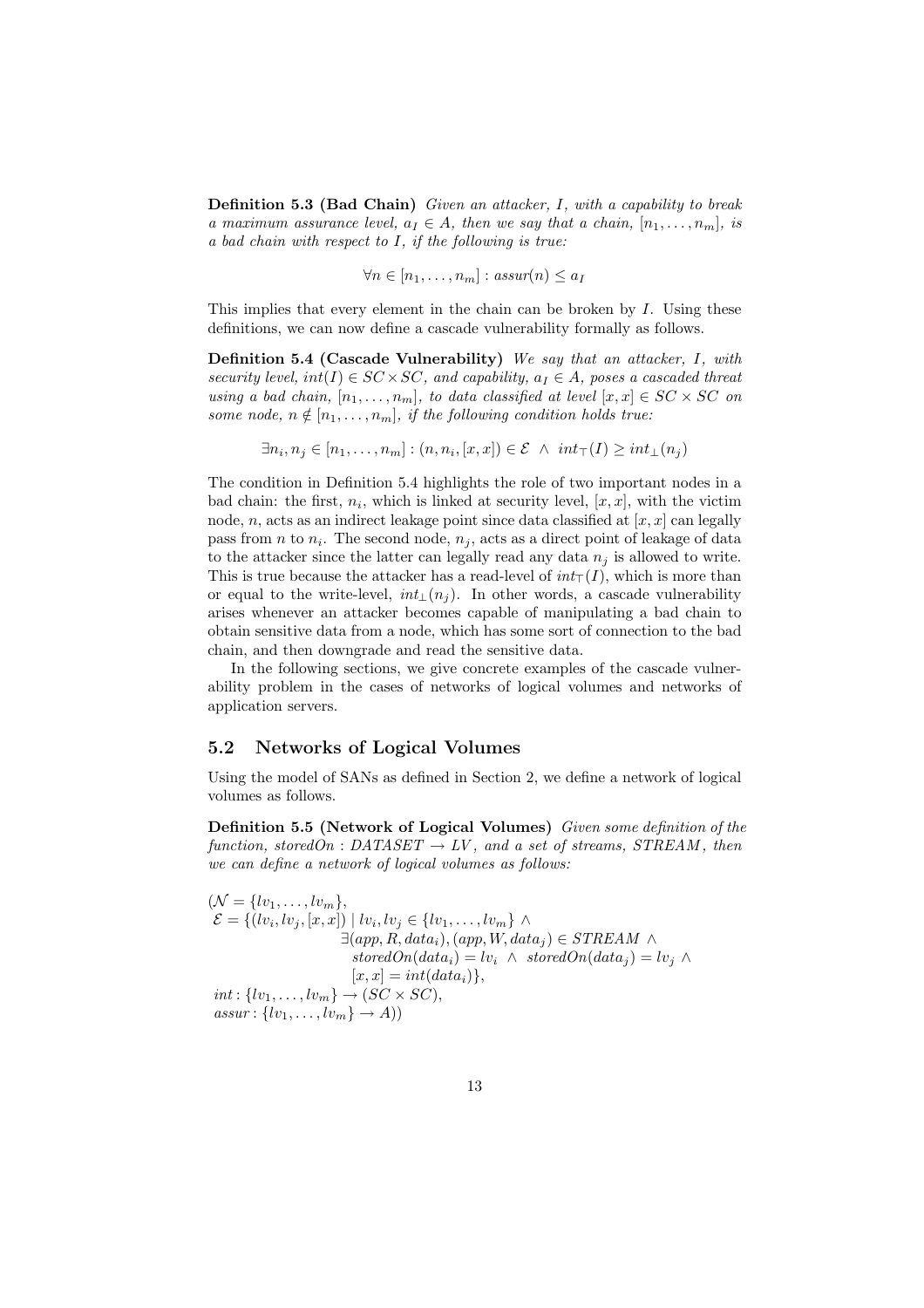Hence, the flow of information from  $lv_i$  to  $lv_j$  is modeled as the presence of an application,  $app$ , which reads from a dataset,  $data_i$ , stored on  $lv_i$  and then writes to another dataset,  $data_j$ , stored on  $lv_j$ . Note that since it is  $data_i$  which is flowing from  $lv_i$  to  $lv_j$ , then  $[x, x]$  is taken as the interval of  $data_i$ .

By adopting this definition of a network of logical volumes, we can reason about the presence of a cascade threat towards a logical volume,  $lv \in \mathcal{N}$ , at data interval,  $[x, x]$ , from an attacker, I, capable of breaking a bad chain of logical volumes,  $[lv_1, \ldots, l v_m]$ , as follows:

 $cascaleLv(lv,[x,x],I)^{\text{def}}$  $\exists l v_i, l v_j \in [l v_1, \ldots, l v_m] : (l v, l v_i, [x, x]) \in \mathcal{E} \land int_\top(I) \geq int_\bot(l v_j)$ 

This definition of cascade vulnerability in a network of logical volumes is a straightforward adaptation of Definition (5.4).

#### 5.3 Networks of Application Servers

The other network that we identify within our model of secure SANs is the network of application servers.

Definition 5.6 (Network of Application Servers) Given some definition of the function, runsOn :  $APP \rightarrow SERVER$ , and a set of streams,  $STREAM$ , then we define a network of application servers by the following quadruple:

 $(\mathcal{N} = \{srv_1, \ldots, srv_m\},\)$  $\mathcal{E} = \{(srv_i, srv_j, [x, x]) \mid srv_i, srv_j \in \{srv_1, \ldots, srv_m\} \wedge$  $\exists (app_i, W, data), (app_j, R, data) \in STREAM \wedge$  $runsOn(app_i) = srv_i \wedge runsOn(app_i) = srv_i \wedge$  $[x, x] = int(data),$  $int: \{srv_1, \ldots, srv_m\} \rightarrow (SC \times SC),$  $assur: \{srv_1, \ldots, srv_m\} \rightarrow A)$ 

In this definition, information flows from  $srv_i$  to  $srv_j$  if there exists a dataset,  $data$ , which acts as a shared space to which an application,  $app_i$ , running on  $srv_i$ writes and from which another application,  $app<sub>j</sub>$ , running on  $srv<sub>j</sub>$  reads from. The security interval,  $[x, x]$ , is taken directly as the interval of *ata*. Note that this manipulation of streams is quite different from that of the previous section. However, the definition of the cascade vulnerability is quite similar: A cascaded threat towards an application server, srv, is possible at security level,  $[x, x]$ , given some intruder, I, and a bad chain of application servers,  $[srv_1, \ldots, sv_m]$ , if the following predicate holds true:

 $casea de Srv (srv,[x,x],I) \smash{\stackrel{\textrm{def}}{=}}$  $\exists srv_i, srv_j \in [srv_1, \ldots, srv_m] : (srv, srv_i, [x, x]) \in \mathcal{E} \ \wedge \ int_{\top}(I) \geq int_{\perp}(srv_j)$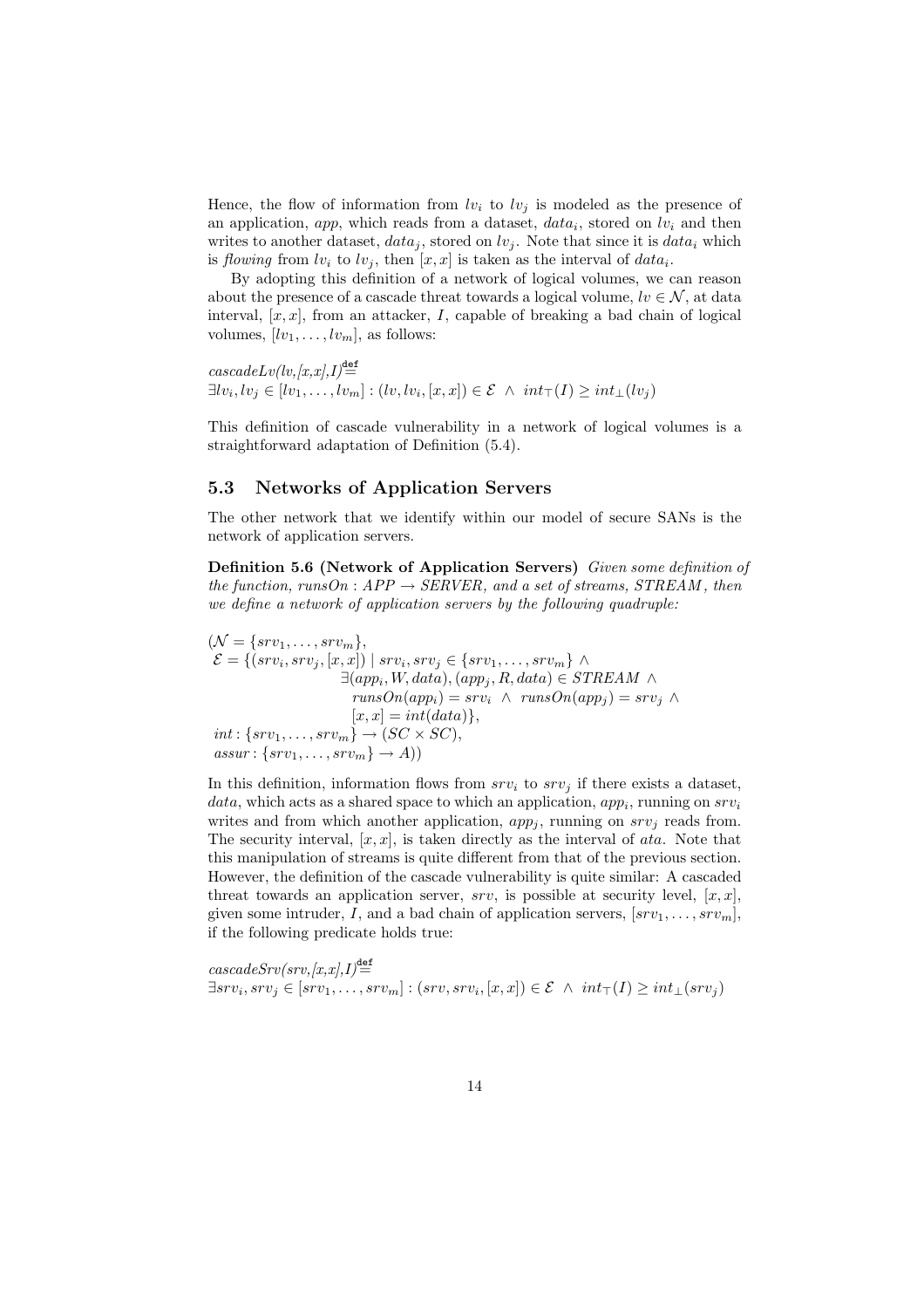# 6 Optimal Configurations

After defining the security intervals,  $int(e)$ , of every SAN entity, e, as in Section 4.1, and given that entities have fixed assurance levels,  $assur(e)$ , then the problem of finding optimal configurations consists in searching for definitions of one or more of the functions,  $partOf$ , serves, runsOn, storedOn and connects, such that the total risk level is at a minimum value:

$$
\sum_{\forall e \in ENTITIES} risk(int(e), assume(e), e) \tag{1}
$$

Individual customers may insist on a Service Level Agreement (SLA) that limits the risk that their data is compromised. For example, a customer may provide a security interval  $int_{SLA}$  and a limit  $\nu_{SLA}$  and require that:

$$
\sum_{\forall e \in \text{ENTITIES:} \quad int(e) \cap int_{SLA} \neq \{\}} risk(int(e), assume(e), e) \leq \nu_{SLA} \tag{2}
$$

The SLA assures the customer that the risk in the configuration for storing their data is low enough.

Furthermore, the customer may require that no instances exist of the two cascade vulnerabilities as defined in Section 5 given some attacker model I:

$$
\forall lw \in LV, x \in SC \quad : \quad \neg cascadeLv(lv,[x,x],I) \tag{3}
$$

$$
\forall srv \in SERNER, x \in SC \quad : \quad \neg cascadeSrv(srv,[x,x], I) \tag{4}
$$

EXAMPLE 4 In a particular incomplete configuration of a secure SAN, assume that the aggregate risk levels of applications, logical volumes, controllers, servers and switches are as follows:

$$
\sum_{\forall app \in APP} risk(int(app), assur(app), app) = 70
$$
  
\n
$$
\sum_{\forall l v \in LV} risk(int(lv), assur(lv), l v) = 50
$$
  
\n
$$
\sum_{\forall c \in \text{CNTR}} risk(int(ctr), assur(ctr), ctr) = 45
$$
  
\n
$$
\sum_{\forall srv \in SERNUR} risk(int(srv), assur(srv), srv) = 45
$$
  
\n
$$
\sum_{\forall swt \in SWITCH} risk(int(swt), assur(swt), swt) = 30
$$

Then, we would like to find out the optimal definition of the  $partOf$  function (i.e. i.e. the assignment distribution of physical disks to logical volumes), for each of the following:

a. 
$$
\sum_{\forall e \in ENTITIES} risk(int(e), assume(e), e) = 300
$$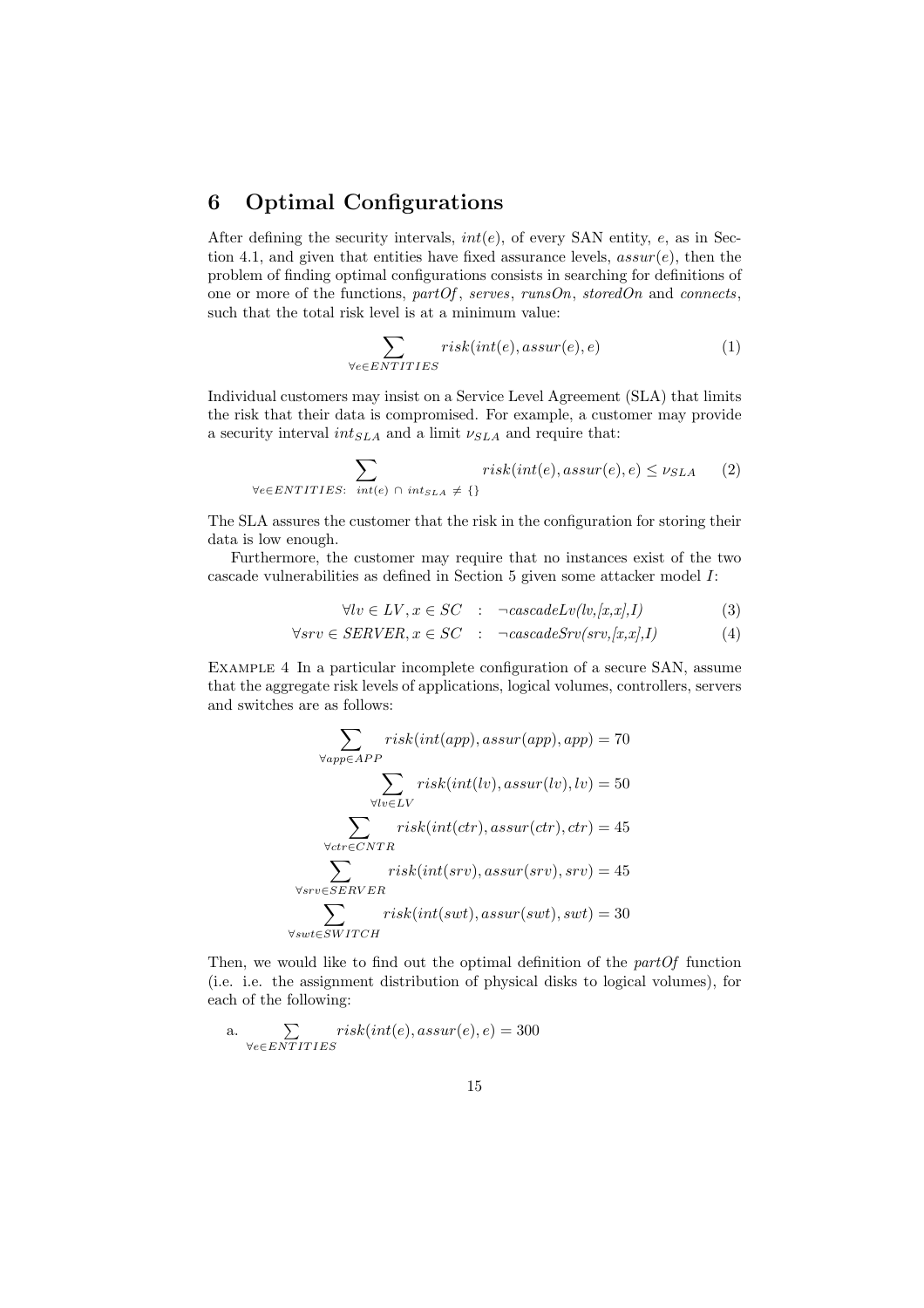b.  $\nu_{SLA} = 280$ 

To solve case (a), we need to find out the maximum risk level disks may have:

 $\sum$ ∀disk∈DISK  $risk(int(disk), assur(disk), disk) = 300-(70+50+45+45+30) = 60$ 

From the definition of disk security intervals, we obtain:

$$
\sum_{\forall disk \in DISK} risk(int(path(),assur(disk),disk) = 60
$$

Assuming we already have definitions of serves, stored On, runsOn and connects, then we can solve the above equation to find out the most suitable definition(s) of partOf function and thereby complete the configuration of the SAN.

In the case of (b), the procedure is similar, except that now we have:

$$
\sum_{\forall disk \in DISK} risk(int(disk),assur(disk),disk) = 280 - (70 + 50 + 45 + 45 + 30) = 40
$$

$$
\triangle
$$

# 7 OPL Implementation

To test our understanding of this security and configuration model and to test its usefulness, we implemented the model and used it to generate the lowest risk configuration that meets the requirements. We decided to use OPL [13] for the implementation language because of its built-in logic and search capabilities.

The OPL program consists of five pieces:

- Input Data Model: Describes all the data that must be supplied to define a particular instance of the problem to be solved. The input data is generally validated to make sure that the request is not obviously inconsistent.
- Variable Data Model: Describes the data that the program is to determine values for.
- Constraints: A set of relations that must hold between the variables and the input data. The number of these constraints can depend on the input provided. If all the constraints hold for a particular assignment to the variable data, that assignment is called a feasible solution.
- Objective function: A function that is maximized or minimized from among the feasible solutions. OPL reports new maxima or minima as they are determined during the search process, finally terminating when the search space of variable data has been exhausted.
- Search procedure: An optional plan for how to find the optimal solution. Typically this involves carefully choosing the order in which the variable data is examined and noticing when further changes will be ineffective.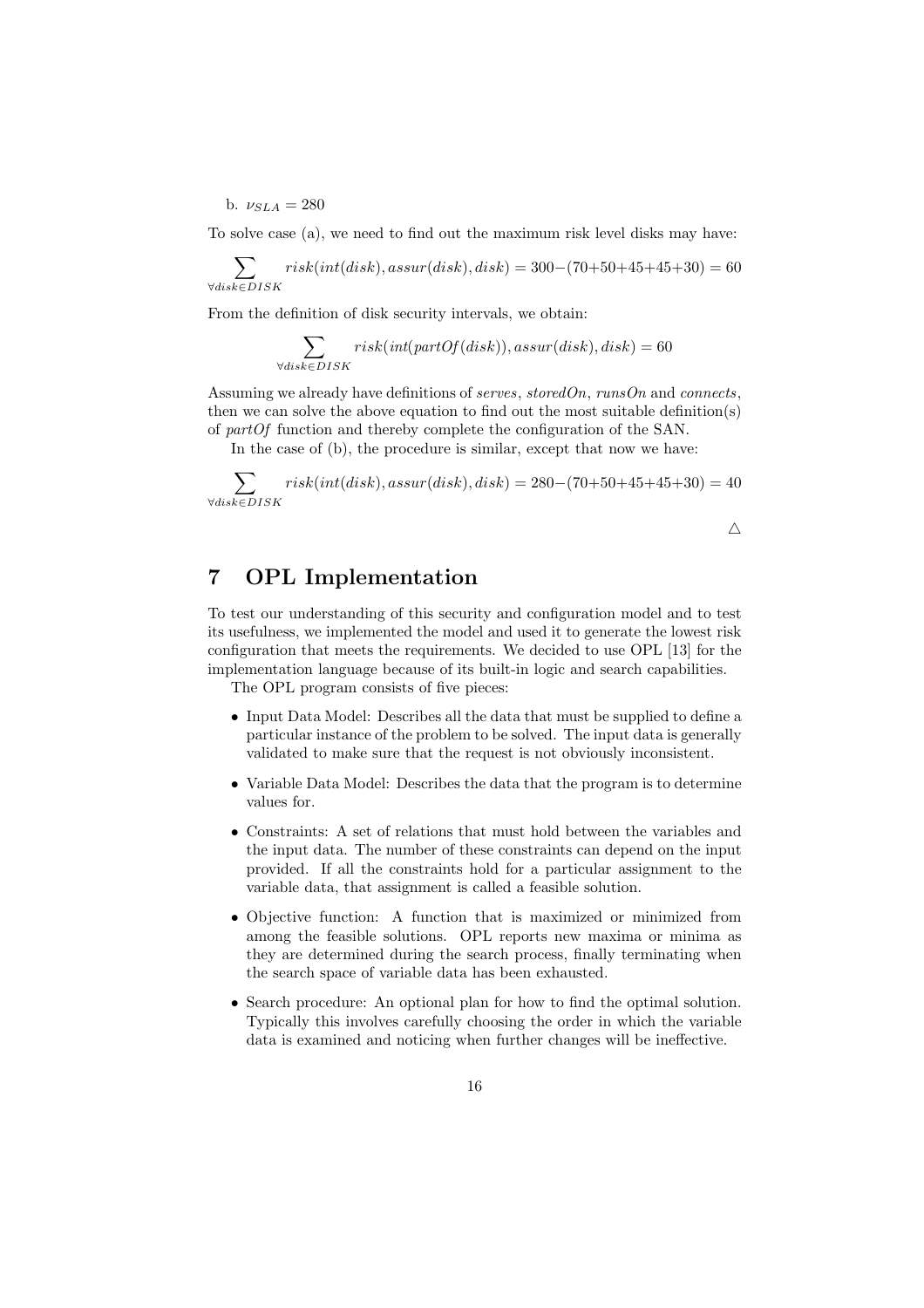The OPL input data consists of an instantiation of the Input Data Model. The output of the OPL program is a sequence of successively improving feasible solutions. For this application, the Input Data Model is used to represent all needed input: the security policy, the application requirements, any SLA requirements, and the device specifications. We do validation of the input data to ensure that the security class forms a lattice and that the risk function is consistent with the lattice, and also to ensure that any static requirements, e.g. requirements on the applications themselves, are met.

The Variable Data Model is used to represent the interval for each device and the SAN configuration functions, that is, stored On, runsOn, serves, partOf and connects. In the worst case, finding the optimal configuration means examining every combination of values in the Variable Data Model, so it is very important to make sure that there is a minimum of redundancy or over specification in the model. The constraints fall into several categories:

- Device interval constraints implement the formulae defined in the previous section.
- Configuration consistency constraints make sure that the configuration meets the basic requirements, for example, that each logical volume is assigned enough disks to store the assigned datasets, that servers and controllers are all connected to switches, and switches to each other.
- Canonicalization constraints prune all but one equivalent configuration from the configuration space. This is important for reducing the search space as discussed in [12].
- SLA constraints ensure that the risk for a particular security class is limited to the agreed value.

The final piece of the OPL program is the search method. In this case it simply makes judicious choices about which part of the variable data space to explore first. The primary issue in the search is to make sure that the intervals are evaluated once the needed bits of the configuration have been generated. Quick elimination of infeasible or less optimal alternatives is the key to a fast running OPL application.

As a tool for exploring the space of SAN risk models, OPL worked well for us. As part of this research we went through several iterations of the risk model, expressing each iteration in OPL. This process was straightforward and helped uncover holes in our thinking. By using a logic language the semantic distance between the model and the implementation was small enough that the implementation actually acted as a useful means of expression, not just a hurdle to be jumped. The discipline of implementing and running the model also provided a check, keeping the model simpler than it might have been.

However the OPL implementation that we used was designed as a programming environment not as a deployment tool. Embedding it into a larger n-tier system would be difficult. In addition there are inputs where the search procedure we used could require exponential time, this is hard to avoid when looking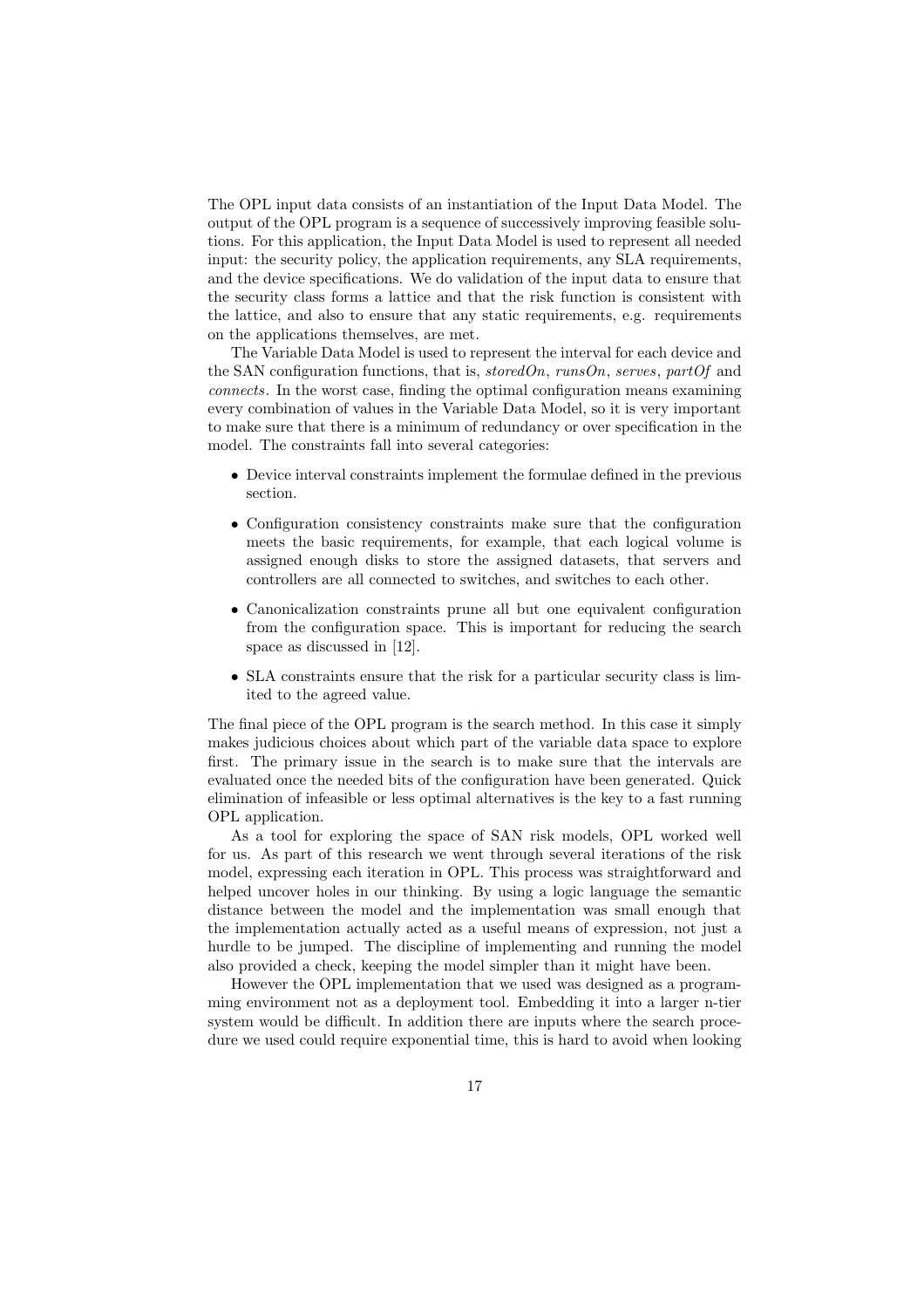for an exact solution, because the optimization problem itself is NP-complete by reduction to bin packing. To address both issues, a custom solver is the best answer, both for efficiency, encapsulation and packaging. Once the model is fixed, a custom solver allows for more efficient evaluation of the constraints and the objective functions, and for the use of approximation techniques, such as simulated annealing or genetic algorithms, that have been tuned to the model, Maintaining such a solver increases the cost of changing the model, but when looked at as part of the total cost of maintaining a complex SAN management product, it is not the highest order term.

### 8 Conclusion and Future Work

In this paper, we presented a model of mandatory security for SANs. The primary contribution in this paper was the development of a framework that can be used to determine a secure data-separation configuration of a SAN. The model incorporated an evaluation of the total risk incurred when data stored on a SAN are compromised. We also outlined an implementation of the configuration process in OPL.

A label-based model is used to represent security in SANs. While conceptually simple, lattice/label-based models can be used to characterize mechanisms that support a wide range of mandatory security requirements [3, 21, 10, 9, 7, 15, 16, 19]. Therefore, we conjecture that the results in this paper can be usefully applied to other mandatory protection models such as Role Based Access Control; this is a topic of ongoing research.

The SAN security model extends the dual-label/partially trusted subject lattice model with the addition of a risk function. This function is used to encode the level of risk associated with storing/managing combinations of information on entities evaluated to certain degrees of assurance. This is more flexible than the conventional assurance/evaluation criteria approach [21]; the risk function is used to guide the generation of a secure configuration within an acceptable degree/measure of risk. The data-separation security policy is not unlike the requirements for a Chinese Wall security policy [5], and the model proposed in this paper provides a novel risk-based interpretation for Chinese Walls that can be used in a non-SAN situation. Given the duality between Chinese wall (aggregation) polices and separation of duty policies, we argue that the proposed model can also be used to capture dynamic separation of duty policies that are risk-based interpretations of those described in [8]. This is a topic for future work.

One limitation of our configuration technique is the possibility that it might be hard to apply it to newer shared storage models like those provided by Amazon's S3 (aws.amazon.com/s3). Primarily because a dataset on S3 would typically be spread out over the entire data center with portions stored on every single logical volume. This reduces their cost of administration and increases their parallelism but at the cost of not being able to bound the security foot print of the dataset.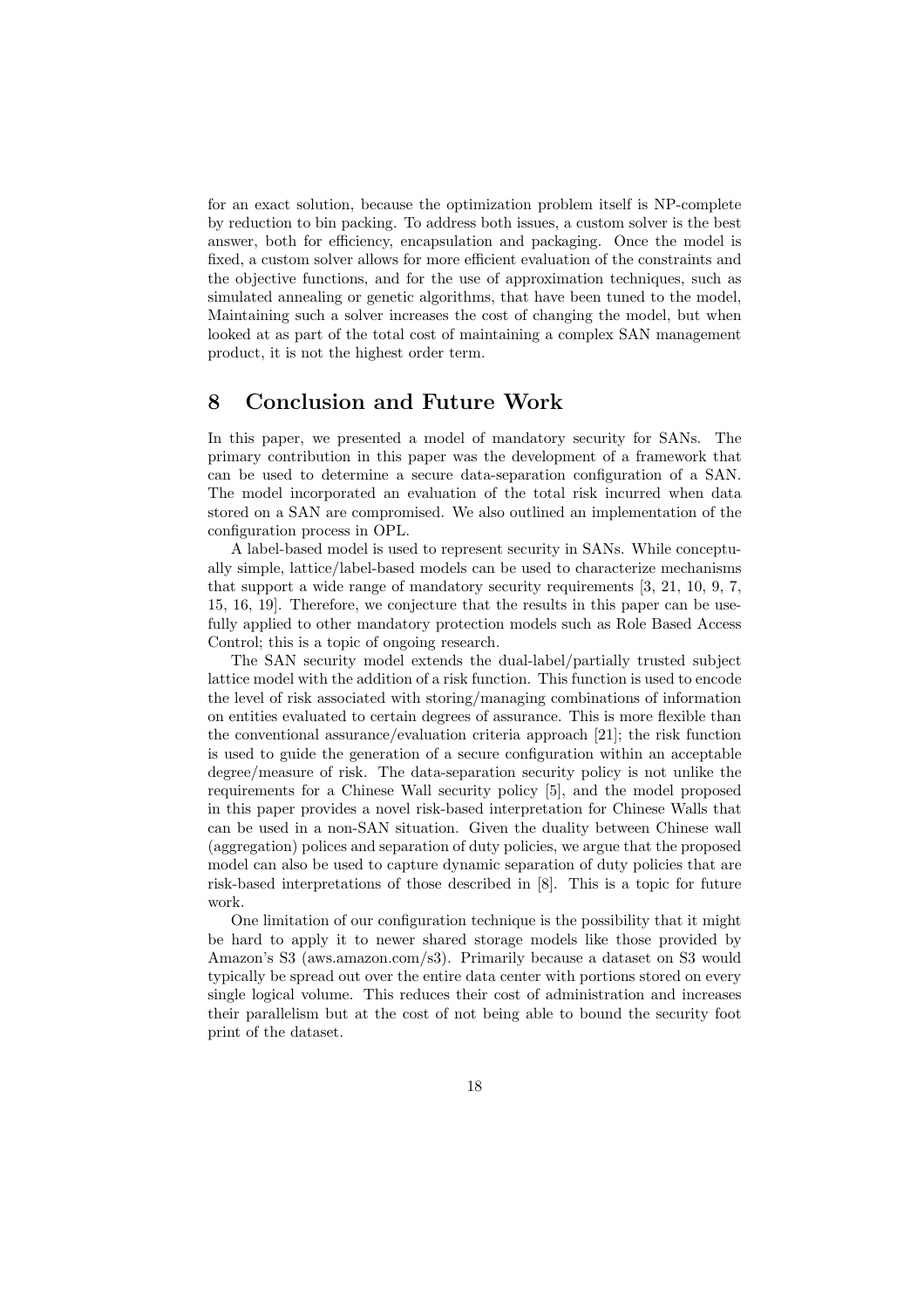Future work would explore the definition of risk functions and how they behave towards changes in assurance levels and security intervals. Also, we plan to investigate more deeply other security properties, such as integrity and availability, as well as other models of security, such as the continuous Usage Control (UCONABC) model [18]. Other future work includes extending the OPL implementation to be able to capture instances of the cascade vulnerability problem.

# References

- [1] Benjamin Aziz, Simon N. Foley, John Herbert, and Garret Swart. Configuring storage area networks for mandatory security. In Csilla Farkas and Pierangela Samarati, editors, *Proceedings of the* 18<sup>th</sup> IFIP Annual Conference on Data and Applications Security, pages 357–370, Sitges, Catalonia, Spain, July 2004. Kluwer.
- [2] D.E. Bell. Concerning modelling of computer security. In Proceedings of the 1988 IEEE Symposium on Security and Privacy, pages 8–13, Oakland, California, USA, April 1988. IEEE Computer Society Press.
- [3] D.E. Bell and L.J. La Padula. Secure computer systems: Unified exposition and multics interpretation. Technical Report ESD–TR–75–306, Mitre Corporation, Bedford, M.A., U.S.A., July 1975.
- [4] M. Branstad et al. Trusted mach design issues. In Proceedings of the 3rd AIAA/ASIS/DODCI Aerospace Computer Security Conference, Orlando, Florida, USA, December 1987. IEEE Press.
- [5] D.F.C. Brewer and M.J. Nash. The chinese wall security policy. In Proceedings of the 1989 IEEE Symposium on Security and Privacy, pages 206–214, Oakland, California, USA, May 1989. IEEE Computer Society Press.
- [6] DoD. Computer security requirements guidance for applying the department of defence trusted computer system evaluation criteria in specific environments. Technical Report CSC-STD-003-85, DoD Computer Security Center, 1985. Yellow Book.
- [7] Simon N. Foley. A model for secure information flow. In Proceedings of the 1989 IEEE Symposium on Security and Privacy, pages 248–258, Oakland, California, USA, May 1989. IEEE Computer Society Press.
- [8] Simon N. Foley. Secure information flow using security groups. In Proceedings of the  $3^{rd}$  IEEE Computer Security Foundations Workshop, pages 62–72, Franconia, New Hampshire, USA, June 1990. IEEE Computer Society Press.
- [9] Simon N. Foley. Aggregation and separation as noninterference properties. Journal of Computer Security, 1(2):159–188, 1992.